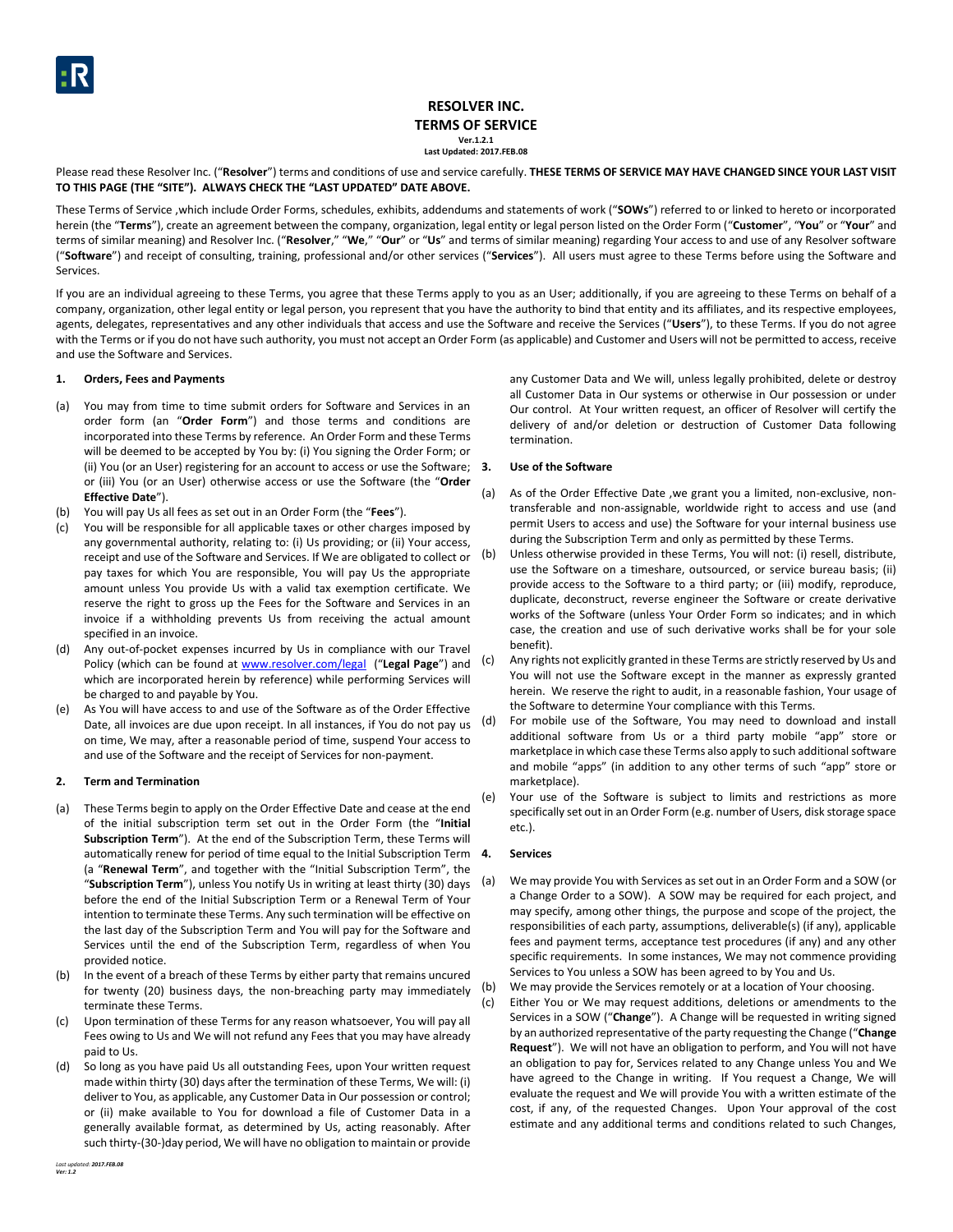then You and We will enter into a change order document amending the applicable SOW (a "**Change Order**").

### **5. Our responsibilities**

- (a) In exchange for Your adherence to these Terms (including Your payment of Fees in accordance with these Terms), We will, in compliance with applicable laws (including data privacy laws):
	- i. use commercially reasonable efforts to provide you (and your Users) with access and use of the Software in accordance with our Availability 8. Guarantee (as described in our Support Program);
	- ii. perform the Services in a professional and workmanlike manner in  $(a)$ accordance with applicable professional standards;
	- iii. provide you with Software maintenance and support as set out in our support and maintenance program ("**Support Program**", which can be found on the Legal Page); and
	- iv. in relation to the Customer Data you upload into the Software:  $(1)$   $(a)$ maintain a comprehensive information security program to ensure the confidentiality, integrity and availability of such Customer Data; (2) protect such Customer Data from loss or unauthorized use, access, modification, disclosure or destruction all in accordance with industry best practices and in accordance with our security policies ("**Security Policies**", which we will make available to You upon your written request).
- (b) We will not be responsible for any compromise, loss, delay, alteration, or interception of Customer Data during the transmission of any data whatsoever across the Internet or mobile telecommunications networks.

#### **6. Your responsibilities**

- (a) In exchange for Us providing You with access to and use of the Software and the Services, You will, in compliance with all applicable laws:
	- i. be responsible for Users' compliance with these Terms;
	- ii. maintain appropriate administrative, physical, and technical safeguards for protection of the security, confidentiality and integrity of Your Customer Data anytime it is not in the Software;
	- iii. comply with applicable privacy laws in relation to the collection, use and disclosure of any personally identifiable information ("**PII**") that may be included in the data you upload into the Software, including Customer Data;
	- iv. be responsible for the content, accuracy and quality of the Customer Data You use in connection with the Software and Services;
	- v. protect and securely manage account/user names, password(s), other login information and customer keys (if any) to prevent the unauthorized access to the Software and promptly notify Us in the event of an unauthorized access to the Software;
	- vi. install all updates to the Software in a timely fashion, as provided by Us; and
	- vii. be responsible for procuring and maintaining the Internet and mobile telecommunications network connections that connect Your Users and network to the Software.

#### **7. Changes**

- (a) We may update these Terms from time to time. If We do so, We will notify You at the email address you provide in Your Order Form at least thirty (30) days before the update. If You do not agree with the changes You can cancel the Services, stop using the Software without further obligation, except for the payment of amount due for any outstanding Services and terminate these Terms. Any changes or modifications to these Terms will be effective immediately upon posting of the revisions on the Site, and Your continued use of the Services and Software after such time will constitute Your acceptance of such changes or modifications. You should from time to time review the Terms to understand the terms and conditions that apply to Your use of the Services and Software. The Terms will always show the 'Last Updated' date at the top. If You have any questions about the Terms, please email us at **legal[at]resolver.com**.
- *Last updated: 2017.FEB.08* We may, at Our discretion, enhance or modify the Software from time to time and We will provide you with reasonable notice of any material modifications: (i) at the email address you provide in your Order Form; (ii) by posting a notice to this Site; or (iii) by posting a notice in the Software. Notwithstanding the foregoing, We may at any time modify or discontinue features of the Software to comply with applicable laws and regulations. We

will not be liable to You or to any third party for any modification or discontinuation of the Software as described above.

(c) We use a third party vendor to host the Software and we may change certain elements of the hosting services or such third party vendor from time to time. In all cases, We will always be responsible for the performance of such third party vendor, in accordance with these Terms and in each case, any such changes will not materially change, alter or modify your access and use of the Software.

#### **8. Insurance**

We carry commercial general liability insurance and errors and omissions insurance with the limits and for the coverages set out in the Certificate of Insurance (a copy of which can be found on the Legal Page).

## <span id="page-1-0"></span>**9. Confidentiality Obligations**

- Each party may use Confidential Information only for the purposes of these Terms and, except as specifically provided for in this Section [9,](#page-1-0) will not disclose to any third party any Confidential Information, without the prior written consent of the other party. For the purposes of these Terms, "**Confidential Information**" means all technical, scientific, marketing, business, financial and commercial information or data other than technical, scientific, marketing, business, financial and commercial information or data, whether communicated in writing or orally, which is provided by a party (the "**Disclosing Party**") to the other party (the "**Receiving Party**") as a consequence of these Terms. The Receiving Party will be liable to the Disclosing Party for any breaches of this Sectio[n 9](#page-1-0) by its employees, agents or third party service providers who obtain Confidential Information of the Disclosing Party from the Receiving Party. Confidential Information will not include information that: (i) was already known by or in the possession of the Receiving Party at the time of disclosure, other than through an obligation of confidentiality; (ii) was at the time of disclosure or thereafter became publicly available or known to the public or otherwise part of the public domain without breach of these Terms by the Receiving Party; (iii) was subsequently disclosed to the Receiving Party by a third person who had the right to make such disclosure; and (iv) is developed by the Receiving Party independently of any Confidential Information or other information received from the Disclosing Party.
- (b) The foregoing obligations of non-disclosure and restricted use will not apply to any Confidential Information that is required to be disclosed by law or court order, provided that notice is promptly delivered to the Disclosing Party in order to provide an opportunity to seek a protective order or other similar order with respect to the Confidential Information and thereafter the Receiving Party discloses only the minimum information required to be disclosed in order to comply with such law or court order, whether or not a protective order or other similar order is obtained by the Disclosing Party.
	- The agreements and covenants set forth in this Sectio[n 9](#page-1-0) will be construed as being an agreement independent of any other provisions in these Terms. The existence of any claim or cause of action of either party against the other party, whether predicated on these Terms or otherwise, will not constitute a defence to the enforcement by such other party of any of the covenants and agreements of this Sectio[n 9.](#page-1-0) Each of the parties acknowledges that its failure to comply with the provisions of this Sectio[n 9](#page-1-0) will cause irreparable harm to the other party which cannot be adequately compensated for in damages, and accordingly acknowledges that the other party will be entitled, in addition to any other remedies available to it, to interlocutory and permanent injunctive relief to restrain any anticipated, present or continuing breach of this Sectio[n 9.](#page-1-0)

### **10. Privacy and Data Protection**

- (a) We will not monitor or access your Customer Data, except: (i) where instructed or permitted by You, or (ii) as otherwise required by law or to exercise or protect Our legal rights.
- (b) You acknowledge and agree that the encryption we use in relation to the Customer Data prevents us from ever having knowledge (actual or implied) of, Use of, or access to any PII that may or may not be contained in the Customer Data. Additionally, You acknowledge and agree that: (i) the encryption that we utilize prevents and prohibits Us from determining whether or not the Customer Data actually contains PII; and (ii) accordingly it may not be possible for Us to fulfill any of Your specific data security requirements (including legal requirements) in relation to PII and Customer Data.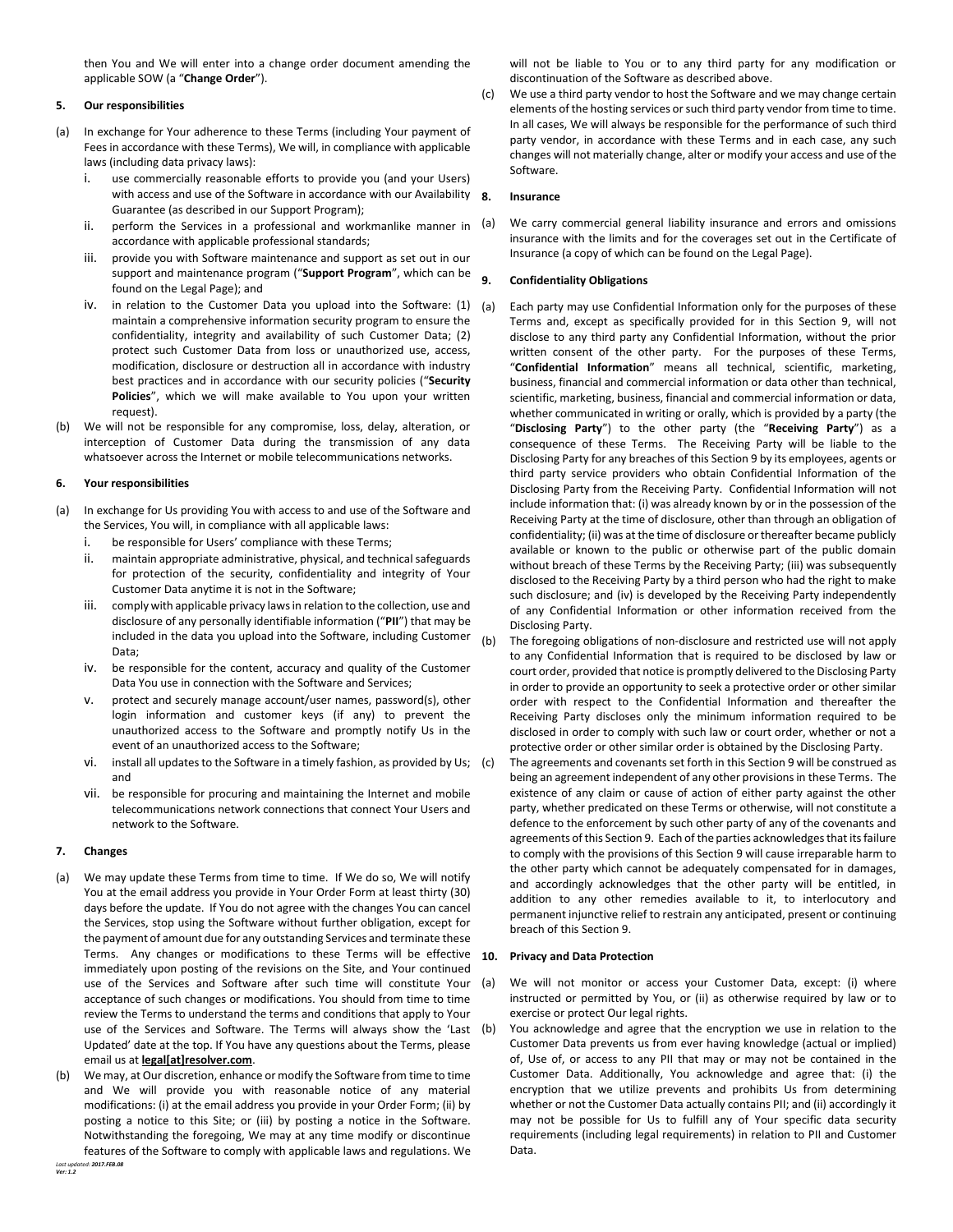- (c) We will collect, use and process Customer Data only in accordance with: (i) Our Privacy Statement (which is incorporated into these Terms by reference and which can be found on our Legal Page) and to the extent reasonably required to provide the Software and Services; and/or (ii) Your instructions.
- (d) We may transfer, copy, backup and store your Customer Data in North America, Europe or other countries. We will obtain appropriate agreements with Our affiliates, third party vendors and agents consistent with these Terms and Our Privacy Statement.
- (e) You agree that We may contact You via e-mail or otherwise with information relevant to Your use of the Services and Your payment obligations.
- (f) You acknowledge that the European Commission, pursuant to a decision of 20 December 2001 has declared, for the purposes of Article 25920 of the European Commission Directive 95/46/EC, the Canadian *Personal Information Protection and Electronic Documents Act*, that applies to Us, provides an adequate level of protection for personal data transferred from the European Community. Accordingly, You agree that if Customer Data originates from the European Community no additional safeguards are needed to meet the requirements of the EU Data Protection Directive.

# **11. Customer Data**

- (a) We make no claim to your trade names, logos and other trademarks or service marks ("**Marks**") and Customer Data and We will not sell your Customer Data to third parties.
- (b) You are solely responsible for Your Customer Data. We are not liable to You, Your Users or Your customers for any loss or damages arising from any Customer Data. "**Customer Data**" means all visual, written or audible communications, files, data documents, videos, recordings, or any other material displayed, posted, uploaded, stored, exchanged or transmitted on or through your use of the Software.
- (c) You grant Us a world-wide, royalty-free, sub-licensable licence to use, modify, reproduce and distribute the Customer Data, only as reasonably required to provide access to and use of the Software (e.g., We may encrypt your Customer Data which may involve use, reproduction and modification of your Customer Data). You warrant that you have sufficient, lawful non-infringing rights to the Customer Data and to grant the license contained in this Section.

### <span id="page-2-0"></span>**12. Warranty and Warranty Disclaimer**

- (a) Although We will make Our best effort to deliver functioning Software and an acceptable Service, We do not warrant that the Software, the Services or any content provided will be error free or satisfy all Your requirements. We will use commercially reasonable efforts to correct any error, in a timely fashion, that may be discovered by You or Us.
- (b) You acknowledge and agree that notwithstanding the Security Policies and Our methods and procedures to secure the Software, such methods and procedures may not prevent unauthorized electronic intruders to access the Software through the Internet or through other form of electronic communication. If such unauthorized electronic intruders are able to bypass Our security protocols, firewall and safeguards, such unauthorized electronic intruder may change, delete or otherwise corrupt Your Customer Data. Except for the maintenance of appropriate safeguards in compliance with the Security Policies, We shall not be liable to You, and hereby disclaim responsibility, with respect to any action, destructive or otherwise, by any unauthorized electronic intruder.
- (c) EXCEPT AS EXPRESSLY STATED IN THIS SECTIO[N 12,](#page-2-0) TO THE EXTENT ALLOWED BY APPLICABLE LAW, WE (i) EXPRESSLY DISCLAIM ALL WARRANTIES AND CONDITIONS OF ANY KIND, EXPRESS OR IMPLIED, INCLUDING WITHOUT LIMITATION ANY WARRANTY, CONDITION OR OTHER IMPLIED TERM AS TO MERCHANTABILITY, FITNESS FOR A PARTICULAR PURPOSE OR NON-INFRINGEMENT AND (ii) MAKE NO WARRANTY OR REPRESENTATION REGARDING THE SERVICES, ANY INFORMATION, MATERIALS, GOODS OR SERVICES OBTAINED THROUGH THE SERVICES OR THE SITES, OR THAT THE SERVICES WILL MEET ANY OF YOUR REQUIREMENTS, OR BE UNINTERRUPTED, TIMELY, SECURE OR ERROR FREE.

#### **13. Limitation of Liability**

<span id="page-2-1"></span>*Last updated: 2017.FEB.08* (a) Neither Party will be liable to the other in connection with any single event or series of related events for any punitive, exemplary, special, incidental, indirect or consequential loss or damage including, but not limited to, loss of profits, loss of revenue, failure to realize expected savings, loss of data or other commercial or economic loss of any kind even if either party has been advised of the possibility of these losses or damages, and regardless of the

form of action, whether in contract or in tort, or based upon any other legal or equitable theory.

<span id="page-2-2"></span>(b) OUR MAXIMUM AGGREGATE LIABILITY TO YOU RELATED TO OR IN CONNECTION WITH THESE TERMS WILL BE LIMITED AS FOLLOWS:

| ANNUAL FEES PAID BY YOU TO US       | <b>OUR LIMITATION OF LIABILITY</b>                                                                              |
|-------------------------------------|-----------------------------------------------------------------------------------------------------------------|
| Less than USD\$75,000               | Total fees paid by you to us under<br>these Terms for the 12-month<br>period immediately prior to the<br>claim. |
| Between USD\$75,001 - USD\$150,000  | USD\$500,000                                                                                                    |
| Between USD\$150,001 - USD\$250,000 | USD\$1,000,000                                                                                                  |
| Greater than USD\$250,000           | USD\$2,000,000                                                                                                  |

THIS FOREGOING LIMITATION OF LIABILITY IS IN THE AGGREGATE AND NOT PER INCIDENT.

- (c) THE LIMITATIONS IN SECTION[S 13\(a\)](#page-2-1) AND [13\(b\)](#page-2-2) DO NOT APPLY TO A BREACH OF SECTIO[N 9,](#page-1-0) OR IN RELATION TO ANY INDEMNITY OBLIGATION SET FORTH IN THESE TERMS.
- (d) You acknowledge that We have set our prices and entered into these Terms in reliance upon the limitations of liability and the disclaimers of warranties and damages set forth herein, and that the same form an essential basis of the bargain between the parties.

#### **14. Ownership and Proprietary Rights**

- (a) We and our licensors own all intellectual property rights to the Software, Services and associated documentation. This ownership extends to all copies and portions of these items, and all improvements, enhancements, modifications and derivative works to these items and any work product arising out of the Services. Your rights to use the Software are limited to those rights expressly granted by these Terms. You receive no other rights to the Software, any associated documentation, or Services or any related intellectual property rights in the Software.
- (b) You grant to Us a worldwide, royalty-free, non-exclusive, perpetual, irrevocable license to: (i) use or transfer any feedback you give Us in relation to the Software for any purpose; and (ii) use, copy, store and display Customer Data on an aggregated and anonymous basis only for the purposes of improving or developing enhancements to the Software and to offer new products and services that may relate to Your Customer Data.
- (c) We may use Your Marks to personalize the Software for Your use. Nothing in these Terms transfers to Us any rights or ownership in or to your Marks.

# **15. Indemnification**

- (a) We will defend, indemnify and hold You, Users, Your officers, directors and employees (the "**Customer Indemnified Parties**") harmless from and against any and all third party claims, demands, suits, or proceedings ("**Claim**") for damages, costs, liabilities, expenses, attorney's fees, equitable relief or similar relief made or brought against the Customer Indemnified Party by a third party arising out of or relating to the actual or alleged infringement or misappropriation of such third party's intellectual property rights by Us, by Our provision of the Software or Services, or by Your authorized use of the Software or Services; provided that the Customer Indemnified Party: (i) promptly gives Us written notice of the Claim such that We are not materially prejudiced by the timing of such notice; (ii) gives Us sole control of the defense and settlement of the Claim (provided that We may not settle or defend any Claim unless it releases the Customer Indemnified Party of all liability); and (iii) provides to Us all reasonable assistance, at Our expense. No settlement will require any payment by the Customer Indemnified Party without such Customer Indemnified Party's written consent. The Customer Indemnified Party may monitor, at its own expense, such defense and any settlement discussions directly or through counsel of its choice.
- (b) We will not have any liability for any claim of infringement or misappropriation of a third party's intellectual property caused by: (i) Your misuse or modification of the Software or any Services; (ii) Your failure to use corrections, enhancements or updates made available to You by Us; or (iii) information, direction, specification, or materials provided by You or any third party on Your behalf.
- (c) If the Software or any deliverable item resulting from Our performance of the Services (the "**Alleged Infringing Item**") is, or in Our opinion is likely to be, held to constitute an infringement of a valid third-party right pursuant to this Section, We will at our expense and option either: (i) procure for You the right to continue using the Alleged Infringing Item; (ii) replace the Alleged Infringing Item with a non-infringing equivalent, modify it to make it noninfringing; or (iii) terminate your access, receipt and/or use of the Alleged